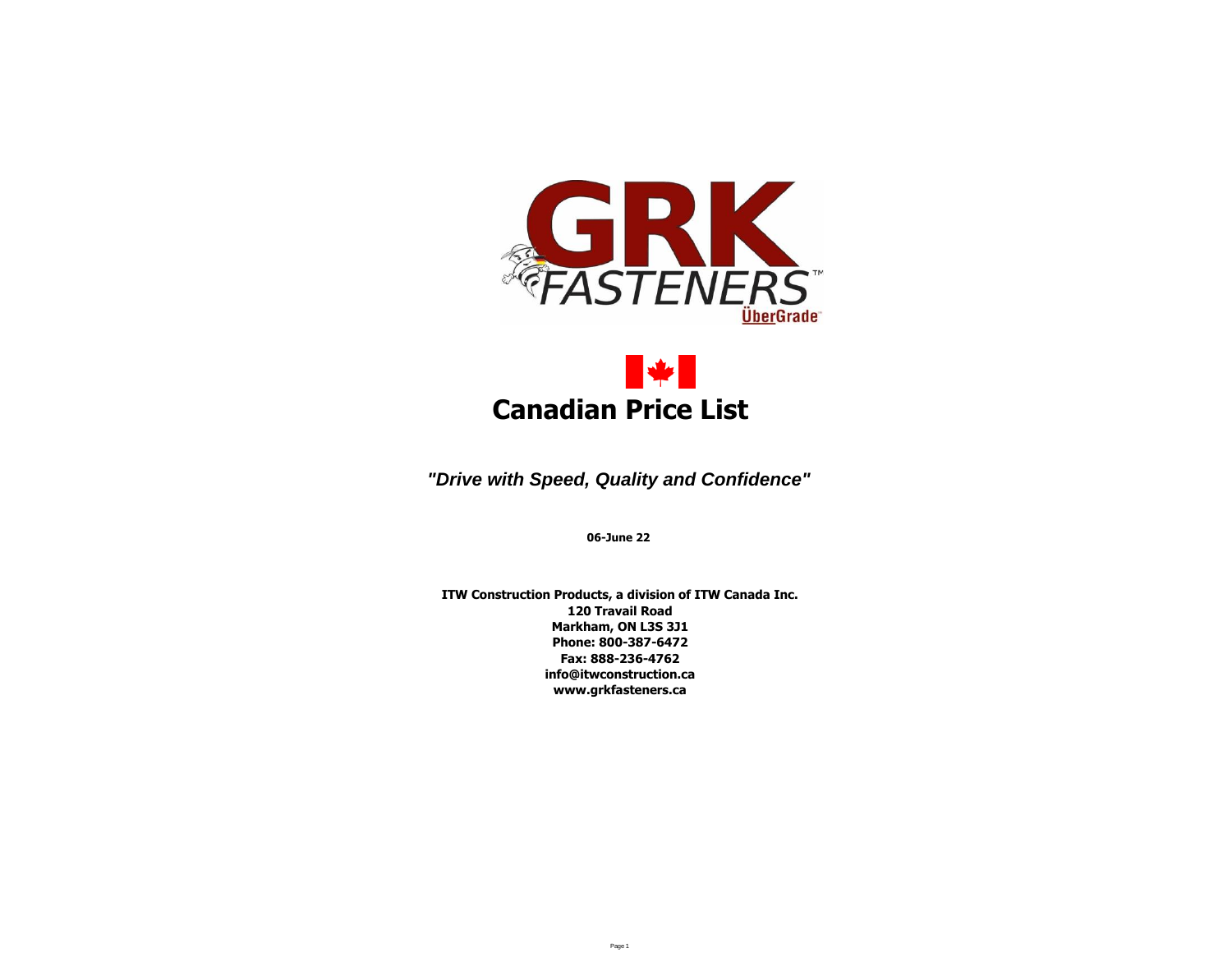



#### **R4™ MULTI PURPOSE FRAMING SCREW U.S. Standard Size Metric Metric Size Part No. Qty \$/100 \$/box UPC Part No. Qty \$/pail Master Figure 1** Carton<br>PRO-PAK PRICING  $UPC$  **Part No.**  $Qty$  \$/box  $M\substack{Master}$ **Carton UPC #8 x 1-1/2" 4.0 x 40** 01073 *1,000* \$ 93.84 2 772691010735 **#8 x 2" 4.0 x 50** 01077 *850* \$ 93.84 2 772691010773 02077 100 \$ 13.00 20 772691020772 **#9 x 1-3/4" 4.5 x 45** 02097 100 \$ 13.94 20 772691020970 **#9 x 2" 4.5 x 50** 00099 *3,700* \$ 12.28 \$ 454.49 772691000996 01099 *690* \$ 93.84 2 772691010995 **#9 x 2-1/2" 4.5 x 63** 00101 *2,900* \$ 14.83 \$ 430.21 772691001016 01101 *575* \$ 93.84 2 772691011015 02101 100 \$ 17.47 10 772691021014 **#9 x 2-3/4" 4.5 x 70** 01103 *480* \$ 93.84 2 772691011039 **#9 x 3-1/8" 4.5 x 80** 00105 *1,900* \$ 20.36 \$ 386.83 772691001054 01105 *425* \$ 93.84 2 772691011053 02105 100 \$ 25.13 10 772691021052 **#10 x 2-1/2" 5.0 x 63** 00133 *2,500* \$ 18.01 \$ 450.28 772691001337 01133 *470* \$ 93.84 2 772691011336 **#10 x 2-3/4" 5.0 x 70** 00135 *2,000* \$ 20.21 \$ 404.16 772691001351 **#10 x 3-1/8" 5.0 x 80** 00137 *1,500* \$ 23.86 \$ 357.86 772691001375 01137 *350* \$ 93.84 2 772691011374 02137 100 \$ 30.45 10 772691021373 **#10 x 3-1/2" 5.0 x 90** 00139 *1,200* \$ 28.37 \$ 340.43 772691001399 01139 *300* \$ 93.84 2 772691011398 02139 50 \$ 18.34 10 772691021397 **#10 x 4" 5.0 x 100** 00141 *1,000* \$ 32.56 \$ 325.58 772691001412 01141 *270* \$ 93.84 2 772691011411 02141 50 \$ 21.04 10 772691021410 **#10 x 4-3/4" 5.0 x 120** 00143 *800* \$ 38.66 \$ 309.24 772691001436 01143 *230* \$ 93.84 2 772691011435 02143 50 \$ 23.96 10 772691021434 **#12/14 x 4" 6.0 x 100** 00165 *800* \$ 47.39 \$ 379.14 772691001658 **#12/14 x 5-5/8" 6.0 x 140** 00173 *600* \$ 76.32 \$ 457.90 772691001733 02173 50 \$ 46.46 10 772691021731 **#12/14 x 6-3/8" 6.0 x 160** 00177 *1,000* \$ 99.47 \$ 994.65 772691001771 02177 50 \$ 56.08 9 772691021779 **#12/14 x 7-1/4" 6.0 x 180** 00179 *1,000* \$156.19 \$ 1,561.86 772691001795 02179 50 \$ 88.01 9 772691021793 **#12/14 x 8" 6.0 x 200** 00181 *500* \$217.26 \$ 1,086.30 772691001818 02181 50 \$126.07 9 772691021816 **#12/14 x 10" 6.0 x 250** 02187 50 \$168.33 2 772691021878 **#12/14 x 12" 6.0 x 300** 02193 50 \$209.87 2 772691021939 **BULK PRICING PRO-PAK PRICING HANDY-PAK PRICING**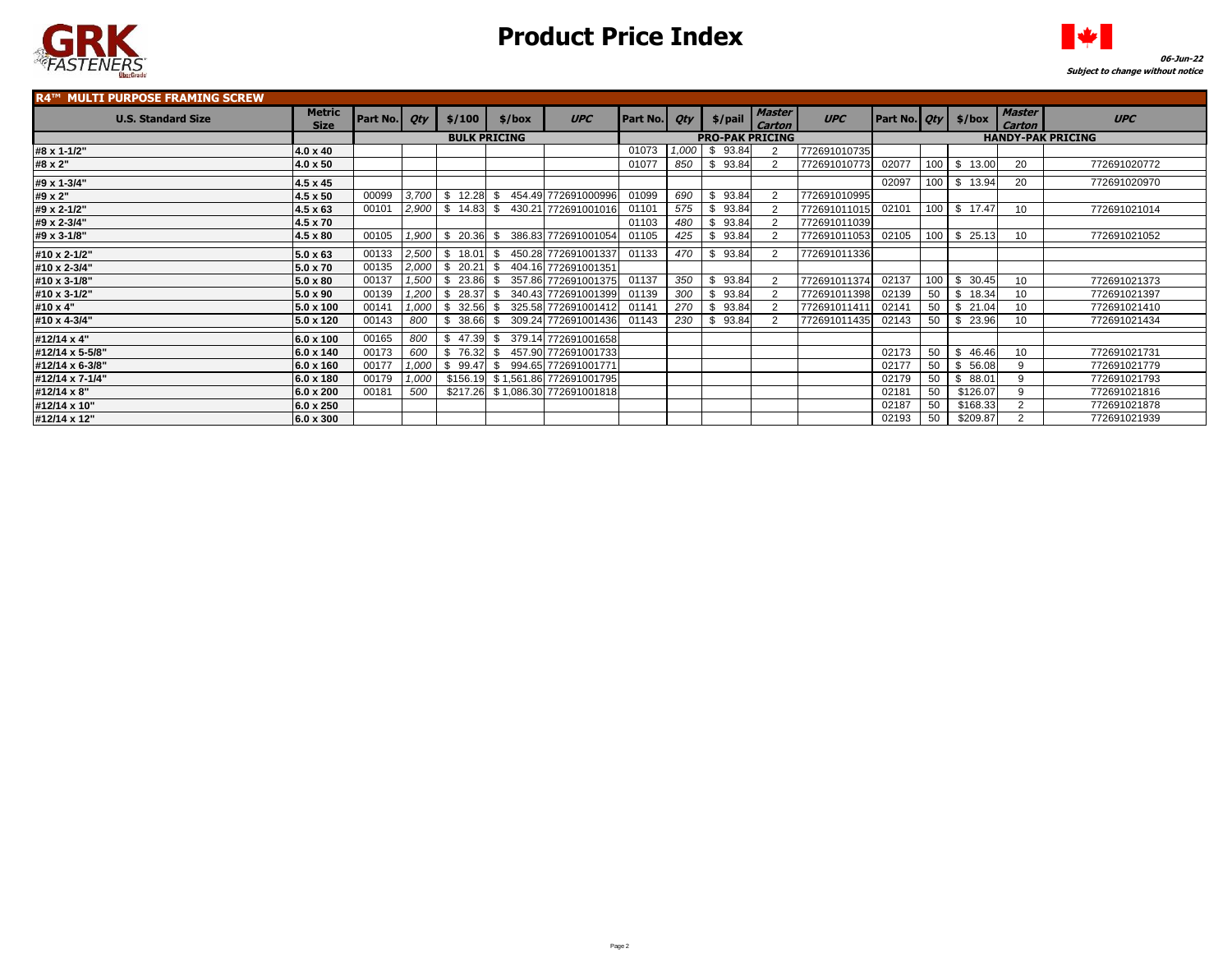



| <b>RSS™ STRUCTURAL SCREW</b>         |                       |          |       |                                                  |                     |                                  |          |     |                        |                         |              |                |                          |          |                                |                          |
|--------------------------------------|-----------------------|----------|-------|--------------------------------------------------|---------------------|----------------------------------|----------|-----|------------------------|-------------------------|--------------|----------------|--------------------------|----------|--------------------------------|--------------------------|
| <b>U.S. Standard Size</b>            | Metric<br><b>Size</b> | Part No. | Qty   | <b>INVOIC</b><br>E \$/100<br><b>BULK PRICING</b> | \$/box              | <b>UPC</b>                       | Part No. | Qty | $$/$ pail              | Master<br>Carton        | <b>UPC</b>   | Part No.   Qty |                          | \$/pail  | Master<br>Carton               | <b>UPC</b>               |
|                                      |                       |          |       |                                                  |                     | <b>PRO-PAK PRICING</b>           |          |     |                        |                         |              |                | <b>HANDY-PAK PRICING</b> |          |                                |                          |
| #10 x 1-1/2"                         | $5.0 \times 40$       | 10127    | 2,300 |                                                  |                     | \$ 24.45 \$ 562.32 772691101273  |          |     |                        |                         |              |                |                          |          |                                |                          |
| #10 x 2-3/4"                         | 5.0 x 70              | 10135    | 1,000 | \$33.23                                          | 332.34<br>\$        | 772691101358                     |          |     |                        |                         |              |                |                          |          |                                |                          |
| #10 x 3-1/8"                         | $5.0 \times 80$       | 10137    | 800   |                                                  |                     | \$ 36.27 \$ 290.19 772691101372  |          |     |                        |                         |              | 12137          | 50                       | \$21.92  | 10                             | 772691121370             |
| $1/4$ " x 1-1/2"                     | $6.0 \times 40$       | 10151    | 1,000 | \$30.60                                          | 305.98<br>\$        | 77269110151                      |          |     |                        |                         |              | 12151          | 50                       | \$19.38  | 20                             | 772691121516             |
| $1/4" \times 2"$                     | $6.0 \times 50$       | 10155    | 800   |                                                  | 307.25              | 772691101556                     |          |     |                        |                         |              | 12155          | 50                       | \$24.27  | 10                             | 772691121554             |
| $1/4$ " x 2-1/2"                     | $6.0 \times 63$       | 10157    | 700   | \$41.58                                          | 291.07<br>\$        | 77269110157                      |          |     |                        |                         |              | 12157          | 50                       | \$26.29  | 10                             | 772691121578             |
| 1/4" x 3-1/8"                        | $6.0 \times 80$       | 10161    | 500   | $$52.57$ \;                                      | 262.83              | 772691101617                     |          |     |                        |                         |              | 12161          | 50                       | \$33.23  | 10                             | 772691121615             |
| $1/4$ " x 3-1/2"                     | $6.0 \times 90$       | 10163    | 400   | \$58.49                                          | \$                  | 233.96 77269110163               |          |     |                        |                         |              | 12163          | 50                       | \$37.00  | 10                             | 772691121639             |
|                                      |                       |          |       |                                                  |                     |                                  |          |     |                        |                         |              |                |                          |          |                                |                          |
| 5/16" x 2-1/2"                       | $7.0 \times 63$       | 10217    | 600   | \$53.02                                          | - \$                | 318.11 772691102171              | 12217    | 100 | \$64.23                | 9                       | 772691122179 |                |                          |          |                                |                          |
| 5/16" x 2-3/4"                       | 7.0 x 70              | 10219    | 500   | \$62.01                                          | \$                  | 310.05 772691102195              | 12219    | 100 | \$72.01                | 2                       | 772691122193 |                |                          |          |                                |                          |
| 5/16" x 3-1/8"                       | $7.0 \times 80$       | 10221    | 500   | \$70.95                                          | \$                  | 354.73 772691102218              | 12221    | 100 | \$83.14                | 2                       | 772691122216 | 14221          | 25                       | \$24.91  | 10                             | 772691142214             |
| 5/16" x 3-1/2"                       | 7.0 x 90              | 10223    | 500   | \$72.86                                          | \$                  | 364.29 77269110223               | 12223    | 100 | \$89.44                | 2                       | 77269112223  |                |                          |          |                                |                          |
| 5/16" x 4"                           | 7.0 x 100             | 10225    | 400   | $$75.14$ \\$                                     |                     | 300.55 772691102256              | 12225    | 100 | \$90.16                | 2                       | 772691122254 | 14225          | 25                       | \$27.03  | 10                             | 772691142252             |
| 5/16" x 5-1/8"                       | 7.0 x 130             | 10231    | 300   | $$111.29$ \$                                     | 333.88              | 77269110231                      | 12231    | 50  | \$ 70.31               | 9                       | 772691122315 | 14231          | 20                       | \$33.76  | 10                             | 772691142313             |
| 5/16" x 6"                           | 7.0 x 150             | 10235    | 300   | $$145.07$ \$                                     | 435.20              | 77269110235                      | 12235    | 50  | \$91.61                | 9                       | 77269112235  | 14235          | 20                       | \$42.14  | 10                             | 772691142351             |
| $3/8$ " x 3-1/8"                     | $8.0 \times 80$       | 10273    | 400   | \$113.00                                         | 451.99<br>\$        | 772691102737                     | 12273    | 50  | \$65.64                | 9                       | 772691122735 |                |                          |          |                                |                          |
| $3/8" \times 4"$                     | 8.0 x 100             | 10275    | 400   | \$134.22                                         | \$                  | 536.89 772691102751              | 12275    | 50  | \$ 77.99               | 9                       | 772691122759 |                |                          |          |                                |                          |
| 3/8" x 5-1/8"                        | 8.0 x 130             | 10278    | 300   | $$173.76$ \$                                     | 521.27              | 772691102782                     | 12278    | 50  | \$100.84               | 2                       | 772691122780 |                |                          |          |                                |                          |
| 3/8" x 6"                            | 8.0 x 150             | 10281    | 300   | \$207.20                                         | \$                  | 621.59 772691102812              | 12281    | 50  | \$120.30               | 2                       | 772691122810 |                |                          |          |                                |                          |
| 3/8" x 7-1/4"                        | 8.0 x 180             | 10285    | 200   | \$248.25                                         | - \$                | 496.49 772691102850              | 12285    | 50  | \$160.58               | 2                       | 772691122858 |                |                          |          |                                |                          |
| $3/8" \times 8"$                     | 8.0 x 200             | 10287    | 300   | $$329.11$ \ \$                                   |                     | 987.34 772691102874              | 12287    | 50  | \$191.58               | 2                       | 772691122872 |                |                          |          |                                |                          |
| 3/8" x 10"                           | 8.0 x 250             | 10293    | 300   |                                                  |                     | \$518.74 \$1,556.22 772691102935 | 12293    | 50  | \$326.78               | 2                       | 772691122933 |                |                          |          |                                |                          |
| 3/8" x 12"                           | 8.0 x 300             | 10299    | 300   |                                                  | \$599.62 \$1,798.87 | 772691102997                     | 12299    | 50  | \$366.20               | 2                       | 772691122995 |                |                          |          |                                |                          |
| 3/8" x 14-1/8"                       | 8.0 x 360             | 10307    | 200   |                                                  | \$744.64 \$1,489.27 | 772691103079                     | 12307    | 50  | \$408.46               | 2                       | 772691123077 |                |                          |          |                                |                          |
| 3/8" x 16"                           | 8.0 x 400             | 10311    | 100   |                                                  |                     | \$833.85 \$833.85 772691103116   | 12311    | 50  | \$500.03               | $\overline{2}$          | 772691123114 |                |                          |          |                                |                          |
| <b>RSS™ BLISTER-PAK</b>              |                       |          |       |                                                  |                     |                                  |          |     |                        |                         |              |                |                          |          |                                |                          |
| <b>U.S. Standard Size</b>            | Metric<br><b>Size</b> | Part No. | Qty   | \$/card                                          | Qty/box             | <b>UPC</b>                       |          |     |                        |                         |              |                |                          |          |                                |                          |
| 5/16" x 3-1/8"                       | 7.0 x 80              | 13221    | 15    | \$20.41                                          | 6                   | 772691132215                     |          |     |                        |                         |              |                |                          |          |                                |                          |
| $5/16"$ x 4"                         | 7.0 x 100             | 13225    | 12    | \$20.41                                          | 6                   | 772691132253                     |          |     |                        |                         |              |                |                          |          |                                |                          |
| 5/16" x 5-1/8"                       | 7.0 x 130             | 13231    | 10    | \$20.41                                          | 6                   | 772691132314                     |          |     |                        |                         |              |                |                          |          |                                |                          |
| $5/16" \times 6"$                    | 7.0 x 150             | 13235    | 8     | \$20.41                                          | 6                   | 772691132352                     |          |     |                        |                         |              |                |                          |          |                                |                          |
| RSS™ JTS - JOIST & TRUSS SCREW       |                       |          |       |                                                  |                     |                                  |          |     |                        |                         |              |                |                          |          |                                |                          |
| <b>U.S. Standard Size</b>            | Metric<br><b>Size</b> | Part No. | Qty   | <b>INVOIC</b><br>E \$/100                        | \$/box              | <b>UPC</b>                       | Part No. | Qty | \$/pail                | <b>Master</b><br>Carton | <b>UPC</b>   | Part No.   Qty |                          | \$/pail  | <b>Master</b><br><b>Carton</b> | <b>UPC</b>               |
|                                      |                       |          |       | <b>BULK PRICING</b>                              |                     |                                  |          |     | <b>PRO-PAK PRICING</b> |                         |              |                |                          |          |                                | <b>HANDY-PAK PRICING</b> |
| $1/4$ " x 5"                         | 6.3 x 127             | 91735    | 300   |                                                  |                     | \$111.50 \$ 334.49 77269191735   |          |     |                        |                         |              |                |                          |          |                                |                          |
| <b>RSS™ LTF - TIMBER FRAME SCREW</b> |                       |          |       |                                                  |                     |                                  |          |     |                        |                         |              |                |                          |          |                                |                          |
|                                      | <b>Metric</b>         |          |       | <b>INVOIC</b>                                    |                     |                                  |          |     |                        | <b>Master</b>           |              |                |                          |          | <b>Master</b>                  |                          |
| <b>U.S. Standard Size</b>            | <b>Size</b>           | Part No. | Qty   | E \$/100                                         | \$/box              | <b>UPC</b>                       | Part No. | Qty | \$/pail                | Carton                  | <b>UPC</b>   | Part No.   Qty |                          | \$/pail  | <b>Carton</b>                  | <b>UPC</b>               |
|                                      |                       |          |       | <b>BULK PRICING</b>                              |                     |                                  |          |     | <b>PRO-PAK PRICING</b> |                         |              |                |                          |          |                                | <b>HANDY-PAK PRICING</b> |
| $3/8" \times 8"$                     | 8.0 x 200             | 91287    | 300   |                                                  |                     | \$345.08 \$1,035.23 772691912879 |          |     |                        |                         |              | 93287          | 50                       | \$191.58 | 2                              | 772691932877             |
| 3/8" x 10"                           | 8.0 x 250             | 91293    | 300   |                                                  |                     | \$518.74 \$1,556.22 772691912930 |          |     |                        |                         |              | 93293          | 50                       | \$326.78 | 2                              | 772691932938             |
| 3/8" x 12"                           | 8.0 x 300             | 91299    | 300   | \$599.62                                         |                     | \$1,798.87 772691912992          |          |     |                        |                         |              | 93299          | 50                       | \$366.20 | 2                              | 772691932990             |
| 3/8" x 15"                           | 8.0 x 375             | 91308    | 300   |                                                  |                     | \$787.52 \$2,362.57 772691913081 |          |     |                        |                         |              | 93308          | 50                       | \$452.85 | 2                              | 772691933089             |
| 3/8" x 20"                           | 8.0 x 500             |          |       |                                                  |                     |                                  |          |     |                        |                         |              | 93323          | 25                       | \$298.82 | 6                              | 772691933232             |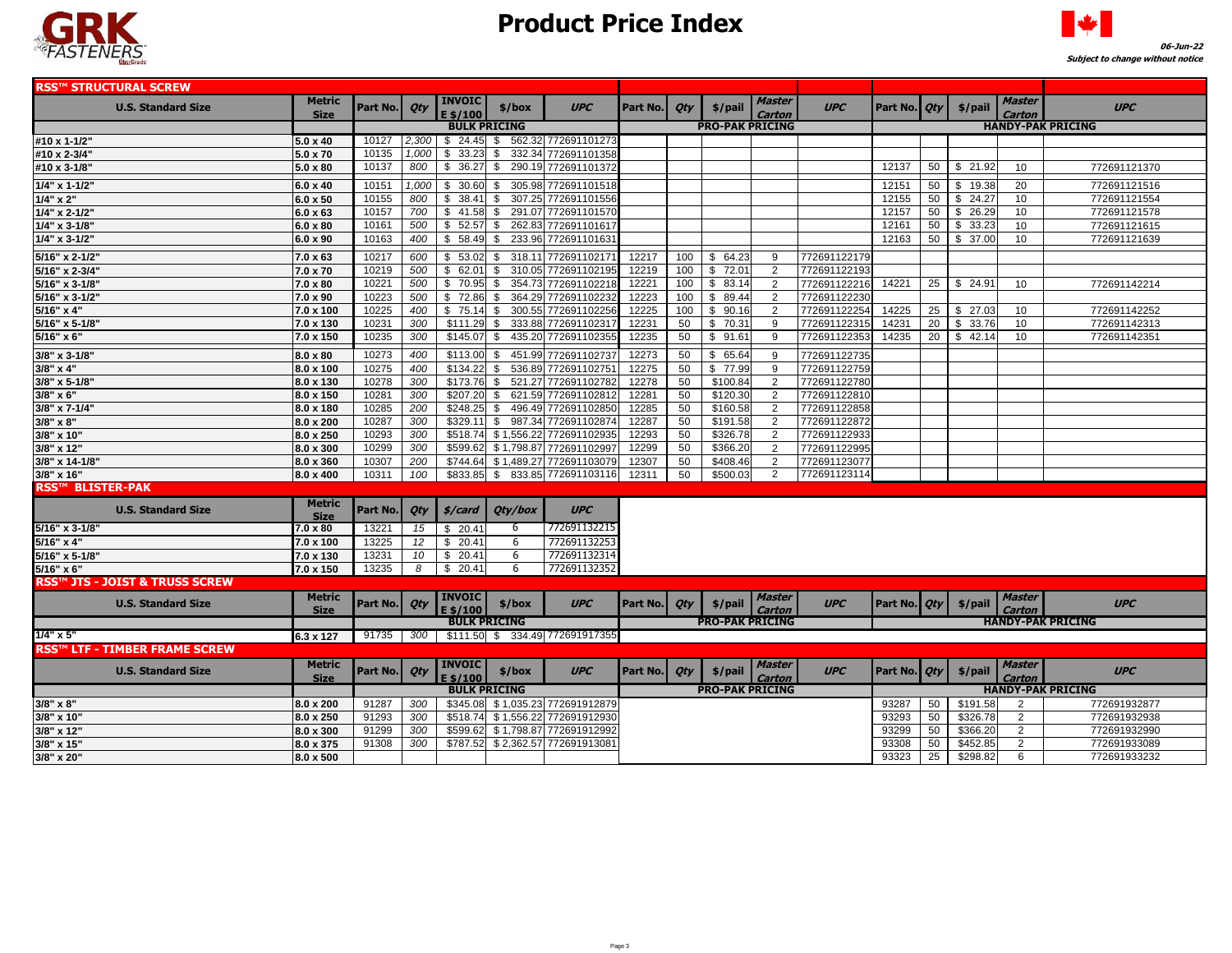



| LOW PROFILE CABINET™ SCREW       |                                       |                                    |                     |                     |                             |                     |                             |                        |                        |                        |                         |              |                          |            |                                                  |                         |                          |
|----------------------------------|---------------------------------------|------------------------------------|---------------------|---------------------|-----------------------------|---------------------|-----------------------------|------------------------|------------------------|------------------------|-------------------------|--------------|--------------------------|------------|--------------------------------------------------|-------------------------|--------------------------|
|                                  | <b>U.S. Standard Size</b>             | Metric<br><b>Size</b>              | Part No.            | Qty                 | <b>INVOIC</b><br>E \$/100   | \$/box              | <b>UPC</b>                  | Part No.               | Qty                    | \$/pail                | Master<br>Carton        | <b>UPC</b>   | Part No.   Qty           |            | \$/pail                                          | <b>Master</b><br>Carton | <b>UPC</b>               |
|                                  |                                       |                                    | <b>BULK PRICING</b> |                     |                             |                     |                             | <b>PRO-PAK PRICING</b> |                        |                        |                         |              | <b>HANDY-PAK PRICING</b> |            |                                                  |                         |                          |
| #8 x 1"                          |                                       | $4.0 \times 25$                    |                     |                     |                             |                     |                             |                        |                        |                        |                         |              | 12067                    | 100        | \$<br>9.57                                       | 20                      | 772691120670             |
| #8 x 1-1/4"                      |                                       | $4.0 \times 30$                    | 10069               | 4.000               | \$                          |                     | 8.30 \$ 331.84 772691100696 |                        |                        |                        |                         |              | 12069                    | 100        | \$<br>9.61                                       | 20                      | 772691120694             |
| #8 x 1-1/2"                      |                                       | $4.0 \times 40$                    |                     |                     |                             |                     |                             |                        |                        |                        |                         |              | 12073                    | 100        | \$11.14                                          | 10                      | 772691120731             |
| #8 x 1-3/4"                      |                                       | $4.0 \times 45$                    |                     |                     |                             |                     |                             |                        |                        |                        |                         |              | 12075                    | 100        | \$12.71                                          | 10                      | 772691120755             |
| #8 x 2"                          |                                       | $4.0 \times 50$                    |                     |                     |                             |                     |                             |                        |                        |                        |                         |              | 12077                    | 100        | \$15.95                                          | 10 <sup>1</sup>         | 772691120779             |
| #8 x 2-1/2"                      |                                       | $4.0 \times 63$                    |                     |                     |                             |                     |                             |                        |                        |                        |                         |              | 12079                    | 100        | \$<br>18.62                                      | 10                      | 772691120793             |
| <b>FIN/TRIM™ TRIM HEAD SCREW</b> |                                       |                                    |                     |                     |                             |                     |                             |                        |                        |                        |                         |              |                          |            |                                                  |                         |                          |
|                                  | <b>U.S. Standard Size</b>             | <b>Metric</b><br><b>Size</b>       | Part No.            | Qty                 | <b>INVOIC</b><br>E \$/100   | \$/box              | <b>UPC</b>                  | Part No.               | Qty                    | \$/pail                | <b>Master</b><br>Carton | <b>UPC</b>   | Part No.   Qty           |            | \$/pail                                          | Master<br><b>Carton</b> | <b>UPC</b>               |
|                                  |                                       |                                    |                     | <b>BULK PRICING</b> |                             |                     |                             |                        | <b>PRO-PAK PRICING</b> |                        |                         |              |                          |            |                                                  |                         | <b>HANDY-PAK PRICING</b> |
| #8 x 1-1/4"                      |                                       | $4.0 \times 30$                    |                     |                     |                             |                     |                             |                        |                        |                        |                         |              | 17720                    | 100        | \$10.83                                          | 20                      | 772691177209             |
| #8 x 1-1/2"                      |                                       | 4.0 x 40                           |                     |                     |                             |                     |                             |                        |                        |                        |                         |              | 17724                    | 100        | \$11.29                                          | 20                      | 772691177247             |
| #8 x 2"                          |                                       | $4.0 \times 50$                    |                     |                     |                             |                     |                             |                        |                        |                        |                         |              | 17728                    | 100        | \$14.18                                          | 20                      | 772691177285             |
| #8 x 2-1/2"                      |                                       | $4.0 \times 63$                    | 15730               | 3,500               | \$14.68                     | \$                  | 513.90 772691157300         | 16730                  | 605                    | \$88.53                | 2                       | 772691167309 | 17730                    | 100        | \$17.04                                          | 20                      | 772691177308             |
| #8 x 2-3/4"                      |                                       | 4.0 x 70                           |                     |                     |                             |                     |                             |                        |                        |                        |                         |              | 17732                    | 100        | \$19.06                                          | 20                      | 772691177322             |
| #8 x 3-1/8"                      |                                       | $4.0 \times 80$                    | 15734               | 2,500               | \$17.32                     | \$                  | 432.96 772691157348         |                        |                        |                        |                         |              | 17734                    | 100        | \$20.20                                          | 10                      | 772691177346             |
| #9 x 3-1/8"                      |                                       | $4.5 \times 80$                    | 15756               | 1,900               | 25.48<br>\$                 | -\$                 | 484.11 772691157560         |                        |                        |                        |                         |              |                          |            |                                                  |                         |                          |
| #9 x 4"                          |                                       | $4.5 \times 100$                   | 15760               | 1,000               | \$52.95                     | \$                  | 529.50 772691157607         |                        |                        |                        |                         |              | 17760                    | 50         | \$31.72                                          | 10                      | 772691177605             |
| #9 x 5"                          |                                       | 4.5 x 125                          |                     |                     |                             |                     |                             |                        |                        |                        |                         |              | 17766                    | 50         | \$ 33.84                                         | 10                      | 772691177667             |
| WHITE FIN/TRIM™ TRIM HEAD SCREW  |                                       |                                    |                     |                     |                             |                     |                             |                        |                        |                        |                         |              |                          |            |                                                  |                         |                          |
|                                  |                                       |                                    |                     |                     | <b>INVOIC</b>               |                     |                             |                        |                        |                        | <b>Master</b>           |              |                          |            |                                                  | <b>Master</b>           |                          |
|                                  | <b>U.S. Standard Size</b>             | <b>Metric</b><br><b>Size</b>       | Part No.            | Oty                 | E \$/100                    | \$/box              | <b>UPC</b>                  | Part No.               | Qty                    | \$/pail                | Carton                  | <b>UPC</b>   | Part No.                 | Qty        | $$$ /pail                                        | Carton                  | <b>UPC</b>               |
|                                  |                                       |                                    |                     |                     | <b>BULK PRICING</b>         |                     |                             |                        |                        | <b>PRO-PAK PRICING</b> |                         |              |                          |            |                                                  |                         | <b>HANDY-PAK PRICING</b> |
| #8 x 2-1/2"                      |                                       | $4.0 \times 63$                    |                     |                     |                             |                     |                             |                        |                        |                        |                         |              |                          |            | 17830 100 \$ 20.42                               | -20                     | 772691178305             |
|                                  | <b>RT COMPOSITE™ TRIM SCREW</b>       |                                    |                     |                     |                             |                     |                             |                        |                        |                        |                         |              |                          |            |                                                  |                         |                          |
|                                  | <b>U.S. Standard Size</b>             | <b>Metric</b><br><b>Size</b>       | Part No.            | Qty                 | <b>INVOIC</b><br>E \$/100   | \$/box              | <b>UPC</b>                  | Part No.               | Qty                    | \$/pail                | <b>Master</b><br>Carton | <b>UPC</b>   | Part No.                 | <b>Qty</b> | \$/pail                                          | Master<br><b>Carton</b> | <b>UPC</b>               |
|                                  |                                       |                                    |                     |                     |                             | <b>BULK PRICING</b> |                             |                        |                        | <b>PRO-PAK PRICING</b> |                         |              |                          |            |                                                  |                         | <b>HANDY-PAK PRICING</b> |
| #8 x 2"                          |                                       | $4.0 \times 50$                    |                     |                     |                             |                     |                             |                        |                        |                        |                         |              | 17077                    | 100        | \$14.86                                          | 20                      | 772691170774             |
| #8 x 2-1/2"                      |                                       | 4.0 x 63                           | 15079               | 3,500               | $$14.68$ \$                 |                     | 513.90 772691150790         | 16079                  | 605                    | \$93.84                | 2                       | 772691160799 | 17079                    | 100        | \$17.04                                          | 20                      | 772691170798             |
| #8 x 3-1/8"                      |                                       | $4.0 \times 80$                    | 15083               | 2,500               | $$17.32$ \$                 |                     | 432.96 772691150837         |                        |                        |                        |                         |              |                          |            |                                                  |                         |                          |
|                                  | <b>WHITE RT COMPOSITE™ TRIM SCREW</b> |                                    |                     |                     |                             |                     |                             |                        |                        |                        |                         |              |                          |            |                                                  |                         |                          |
|                                  | <b>U.S. Standard Size</b>             | <b>Metric</b><br><b>Size</b>       | Part No.            | Qty                 | <b>INVOIC</b><br>$E$ \$/100 | \$/box              | <b>UPC</b>                  | Part No.               | <b>Qty</b>             | \$/pail                | <b>Master</b>           | UPC          | Part No.   Qty           |            | \$/pail                                          | <b>Master</b>           | <b>UPC</b>               |
|                                  |                                       |                                    |                     |                     |                             | <b>BULK PRICING</b> |                             |                        |                        |                        | <b>Carton</b>           |              |                          |            |                                                  | Carton                  | <b>HANDY-PAK PRICING</b> |
| #8 x 2-1/2"                      |                                       | $4.0 \times 63$                    |                     |                     |                             |                     |                             |                        |                        | <b>PRO-PAK PRICING</b> |                         |              |                          |            |                                                  | 20                      | 772691176301             |
|                                  | <b>KAMELEON™ COMPOSITE DECK SCREW</b> |                                    |                     |                     |                             |                     |                             |                        |                        |                        |                         |              |                          |            | $\overline{17630}$   $\overline{100}$   \$ 20.42 |                         |                          |
|                                  | <b>U.S. Standard Size</b>             | <b>Metric</b><br><b>Size</b>       | Part No.   Qty      |                     | <b>INVOIC</b><br>$E$ \$/100 | \$/box              | <b>UPC</b>                  | Part No.               | <b>Qty</b>             | \$/pail                | <b>Master</b><br>Carton | <b>UPC</b>   | Part No.   Qty           |            | \$/pail                                          | <b>Master</b><br>Carton | <b>UPC</b>               |
|                                  |                                       |                                    |                     |                     |                             | <b>BULK PRICING</b> |                             |                        |                        | <b>PRO-PAK PRICING</b> |                         |              |                          |            |                                                  |                         | <b>HANDY-PAK PRICING</b> |
| #9 x 2-1/2"                      | Grey                                  | $4.5 \times 63$                    |                     |                     |                             |                     |                             |                        |                        |                        |                         |              | 67151                    | 100        | \$20.26                                          | 10                      | 772691671516             |
| #9 x 2-1/2"<br>#9 x 2-1/2"       | Tan<br><b>Brown</b>                   | $4.5 \times 63$<br>$4.5 \times 63$ |                     |                     |                             |                     |                             |                        |                        |                        |                         |              | 67155                    | 100        | 20.26<br>-S                                      | 10                      | 772691671554             |